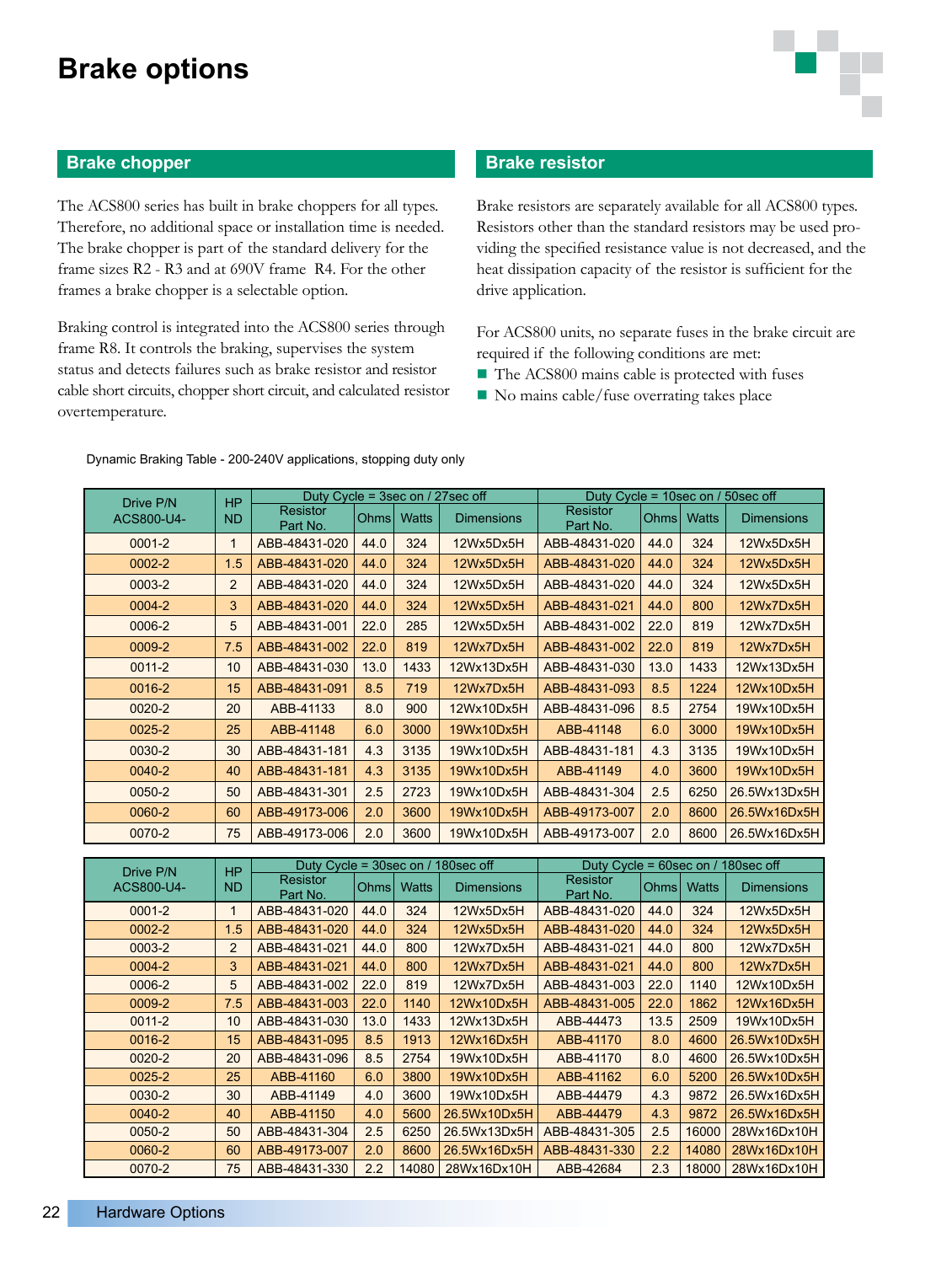# **Brake options**



| Drive P/N  | <b>HP</b> | Duty Cycle = 3sec on / 27sec off               |       | Duty Cycle = 10sec on / 50sec off |                   |                                                          |                   |              |                   |  |
|------------|-----------|------------------------------------------------|-------|-----------------------------------|-------------------|----------------------------------------------------------|-------------------|--------------|-------------------|--|
| ACS800-U4- | ND        | <b>Resistor</b><br>Part No.                    | Ohmsl | <b>Watts</b>                      | <b>Dimensions</b> | <b>Resistor</b><br>Part No.                              | Ohms <sup> </sup> | <b>Watts</b> | <b>Dimensions</b> |  |
| 0004-5     | 3         | ABB-48431-020                                  | 44.0  | 324                               | 12Wx5Dx5H         | ABB-48431-020                                            | 44.0              | 324          | 12Wx5Dx5H         |  |
| 0005-5     | 3         | ABB-48431-020                                  | 44.0  | 324                               | 12Wx5Dx5H         | ABB-48431-020                                            | 44.0              | 324          | 12Wx5Dx5H         |  |
| 0006-5     | 5         | ABB-48431-020                                  | 44.0  | 324                               | 12Wx5Dx5H         | ABB-48431-021                                            | 44.0              | 800          | 12Wx7Dx5H         |  |
| 0009-5     | 8         | ABB-48431-021                                  | 44.0  | 800                               | 12Wx7Dx5H         | ABB-48431-021                                            | 44.0              | 800          | 12Wx7Dx5H         |  |
| $0011 - 5$ | 10        | ABB-48431-021                                  | 44.0  | 800                               | 12Wx7Dx5H         | ABB-48431-022                                            | 44.0              | 1263         | 12Wx10Dx5H        |  |
| 0016-5     | 15        | ABB-48431-002                                  | 22.0  | 819                               | 12Wx7Dx5H         | ABB-48431-004                                            | 22.0              | 1408         | 12Wx13Dx5H        |  |
| 0020-5     | 20        | ABB-48431-003                                  | 22.0  | 1140                              | 12Wx10Dx5H        | ABB-48431-006                                            | 22.0              | 2200         | 19Wx10Dx5H        |  |
| 0025-5     | 25        | ABB-48431-004                                  | 22.0  | 1408                              | 12Wx13Dx5H        | ABB-48431-007                                            | 22.0              | 2426         | 19Wx10Dx5H        |  |
| 0030-5     | 30        | ABB-48431-031                                  | 13.0  | 1872                              | 12Wx16Dx5H        | ABB-48431-033                                            | 13.0              | 3328         | 19Wx10Dx5H        |  |
| 0040-5     | 40        | ABB-48431-032                                  | 13.0  | 2197                              | 19Wx10Dx5H        | ABB-48431-035                                            | 13.0              | 4212         | 26.5Wx10Dx5H      |  |
| 0050-5     | 50        | ABB-48431-096                                  | 8.5   | 2754                              | 19Wx10Dx5H        | ABB-48431-068                                            | 11.0              | 4400         | 26.5Wx10Dx5H      |  |
| 0060-5     | 60        | ABB-48431-097                                  | 8.5   | 5313                              | 26.5Wx13Dx5H      | ABB-48431-097                                            | 8.5               | 5313         | 26.5Wx13Dx5H      |  |
| 0070-5     | 75        | ABB-48431-120                                  | 8.0   | 6272                              | 26.5Wx16Dx5H      | ABB-48431-099                                            | 8.5               | 7650         | 26.5Wx16Dx5H      |  |
| 0100-5     | 100       | ABB-48431-159                                  | 5.3   | 4770                              | 26.5Wx10Dx5H      | ABB-48431-184                                            | 4.3               | 10750        | 28Wx10Dx10H       |  |
| 0120-5     | 125       | ABB-48431-183                                  | 4.3   | 6209                              | 26.5Wx13Dx5H      | ABB-48431-185                                            | 4.3               | 17067        | 28Wx13Dx10H       |  |
| 0140-5     | 150       | ABB-48431-184                                  | 4.3   | 10750                             | 28Wx10Dx10H       | ABB-48431-185                                            | 4.3               | 17067        | 28Wx13Dx10H       |  |
| 0205-5     | 200       | ABB-48431-184                                  | 4.3   | 10750                             | 28Wx10Dx10H       | ABB-48431-185                                            | 4.3               | 17067        | 28Wx13Dx10H       |  |
|            |           |                                                |       |                                   |                   |                                                          |                   |              |                   |  |
| Drive P/N  | <b>HP</b> | Duty Cycle = 30sec on / 180sec off<br>Resistor |       |                                   |                   | Duty Cycle = $60$ sec on / 180sec off<br><b>Resistor</b> |                   |              |                   |  |
| ACS800-U4- | <b>ND</b> | Part No.                                       | Ohms  | <b>Watts</b>                      | <b>Dimensions</b> | Part No.                                                 | Ohms              | <b>Watts</b> | <b>Dimensions</b> |  |
| 0004-5     | 3         | ABB-48431-020                                  | 44.0  | 324                               | 12Wx5Dx5H         | ABB-48431-021                                            | 44.0              | 800          | 12Wx7Dx5H         |  |
| 0005-5     | 3         | ABB-48431-021                                  | 44.0  | 800                               | 12Wx7Dx5H         | ABB-48431-021                                            | 44.0              | 800          | 12Wx7Dx5H         |  |
| 0006-5     | 5         | ABB-48431-021                                  | 44.0  | 800                               | 12Wx7Dx5H         | ABB-48431-022                                            | 44.0              | 1263         | 12Wx10Dx5H        |  |
| 0009-5     | 8         | ABB-48431-022                                  | 44.0  | 1263                              | 12Wx10Dx5H        | ABB-48431-023                                            | 44.0              | 3294         | 19Wx13Dx5H        |  |
| $0011 - 5$ | 10        | ABB-48431-023                                  | 44.0  | 3294                              | 19Wx13Dx5H        | ABB-48431-023                                            | 44.0              | 3294         | 19Wx13Dx5H        |  |
| 0016-5     | 15        | ABB-48431-006                                  | 22.0  | 2200                              | 19Wx10Dx5H        | ABB-48431-009                                            | 22.0              | 5632         | 26.5Wx10Dx5H      |  |
| 0020-5     | 20        | ABB-48431-008                                  | 22.0  | 3168                              | 19Wx13Dx5H        | ABB-48431-009                                            | 22.0              | 5632         | 26.5Wx10Dx5H      |  |
| 0025-5     | 25        | ABB-48431-008                                  | 22.0  | 3168                              | 19Wx13Dx5H        | ABB-48431-009                                            | 22.0              | 5632         | 26.5Wx10Dx5H      |  |
| 0030-5     | 30        | ABB-48431-035                                  | 13.0  | 4212                              | 26.5Wx10Dx5H      | ABB-48431-037                                            | 13.0              | 8125         | 26.5Wx16Dx5H      |  |
| 0040-5     | 40        | ABB-48431-036                                  | 13.0  | 6292                              | 26.5Wx13Dx5H      | ABB-48431-038                                            | 13.0              | 11700        | 28Wx13Dx10H       |  |
| 0050-5     | 50        | ABB-48431-069                                  | 11.0  | 6875                              | 26.5Wx13Dx5H      | ABB-48431-100                                            | 8.5               | 12274        | 28Wx13Dx10H       |  |
| 0060-5     | 60        | ABB-48431-100                                  | 8.5   | 12274                             | 28Wx13Dx10H       | ABB-48431-101                                            | 8.5               | 16456        | 28Wx16Dx10H       |  |
| 0070-5     | 75        | ABB-48431-100                                  | 8.5   | 12274                             | 28Wx13Dx10H       | ABB-48431-101                                            | 85                | 16456        | 28Wx16Dx10H       |  |
| 0100-5     | 100       | ABB-48431-162                                  | 5.3   | 13250                             | 28Wx13Dx10H       | ABB-48431-211                                            | 4.0               | 22500        | 28Wx16Dx10H       |  |

0120-5 125 ABB-48431-185 4.3 17067 28Wx13Dx10H ABB-48431-187 4.3 27520 30Wx18Dx24H 0140-5 | 150 | ABB-48431-211 | 4.0 | 22500 | 28Wx16Dx10H | ABB-48431-188 | 4.3 | 34830 | 30Wx18Dx24H 0205-5 200 ABB-48431-212 4.0 25610 30Wx18Dx24H ABB-48431-189 4.3 43000 30Wx18Dx24H

Dynamic Braking Table - 380-480V applications, stopping duty only